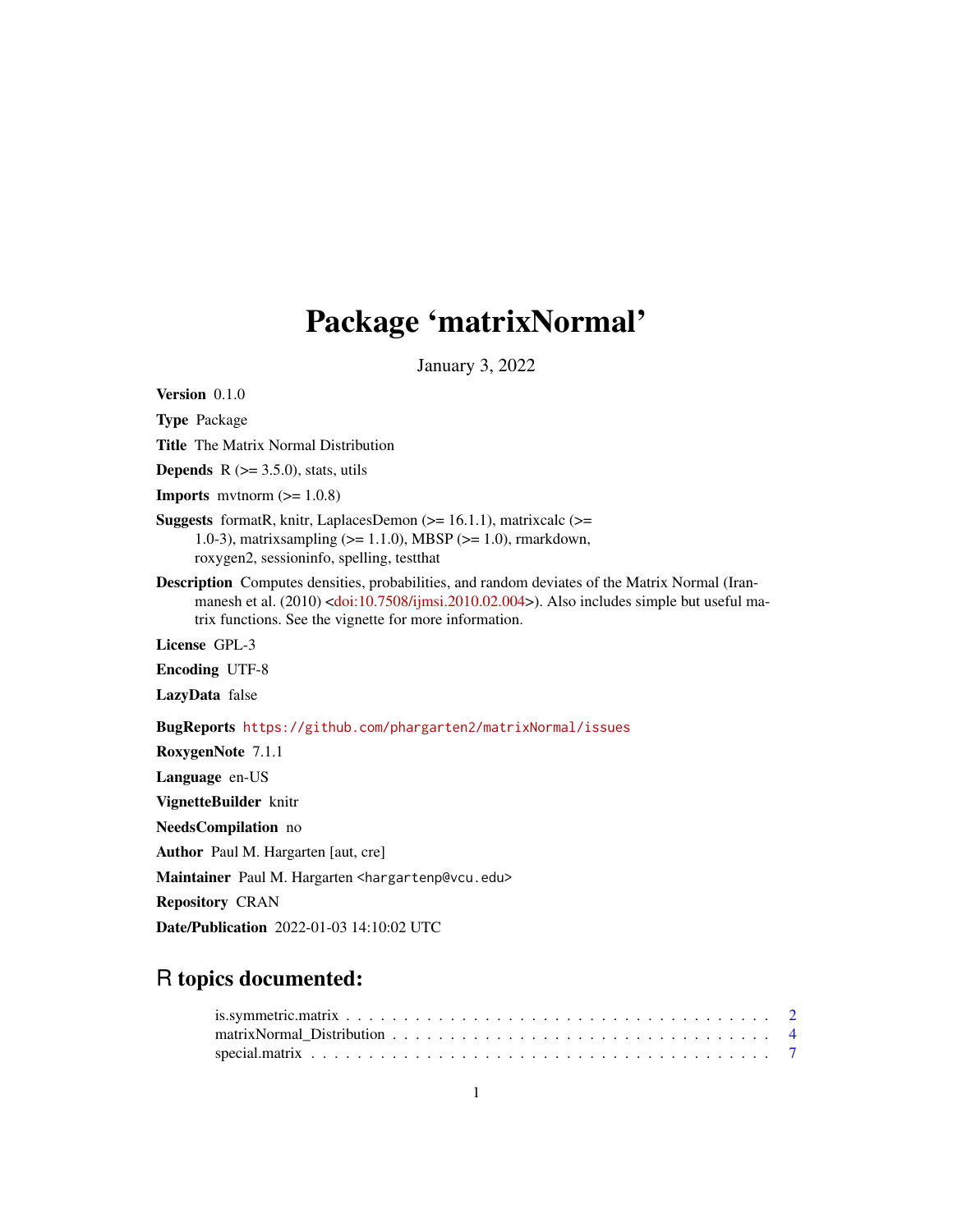<span id="page-1-0"></span>

| Index |  |  |  |  |  |  |  |  |  |  |  |  |  |  |  |  |  |  |  |  |  |  |
|-------|--|--|--|--|--|--|--|--|--|--|--|--|--|--|--|--|--|--|--|--|--|--|
|       |  |  |  |  |  |  |  |  |  |  |  |  |  |  |  |  |  |  |  |  |  |  |
|       |  |  |  |  |  |  |  |  |  |  |  |  |  |  |  |  |  |  |  |  |  |  |
|       |  |  |  |  |  |  |  |  |  |  |  |  |  |  |  |  |  |  |  |  |  |  |

is.symmetric.matrix *Is a matrix symmetric or positive-definite?*

#### Description

Determines if a matrix is square, symmetric, positive-definite, or positive-semi-definite.

#### Usage

```
is.square.matrix(A)
is.symmetric.matrix(A, tol = .Machine$double.eps^0.5)
is.positive.semi.definite(A, tol = .Machine$double.eps^0.5)
is.positive.definite(A, tol = .Machine$double.eps^0.5)
```
#### Arguments

| A   | A numeric matrix.                                                                                                                                             |
|-----|---------------------------------------------------------------------------------------------------------------------------------------------------------------|
| tol | A numeric tolerance level used to check if a matrix is symmetric. That is, a<br>matrix is symmetric if the difference between the matrix and its transpose is |
|     | between -tol and tol.                                                                                                                                         |

#### Details

A tolerance is added to indicate if a matrix *A* is approximately symmetric. If *A* is not symmetric, a message and first few rows of the matrix is printed. If *A* has any missing values, NA is returned.

- is.symmetric.matrix returns TRUE if *A* is a numeric, square and symmetric matrix; otherwise, returns FALSE. A matrix is symmetric if the absolute difference between *A* and its transpose is less than tol.
- is.positive.semi.definite returns TRUE if a real, square, and symmetric matrix *A* is positive semi-definite. A matrix is positive semi-definite if its smallest eigenvalue is greater than or equal to zero.
- is.positive.definite returns TRUE if a real, square, and symmetric matrix *A* is positivedefinite. A matrix is positive-definite if its smallest eigenvalue is greater than zero.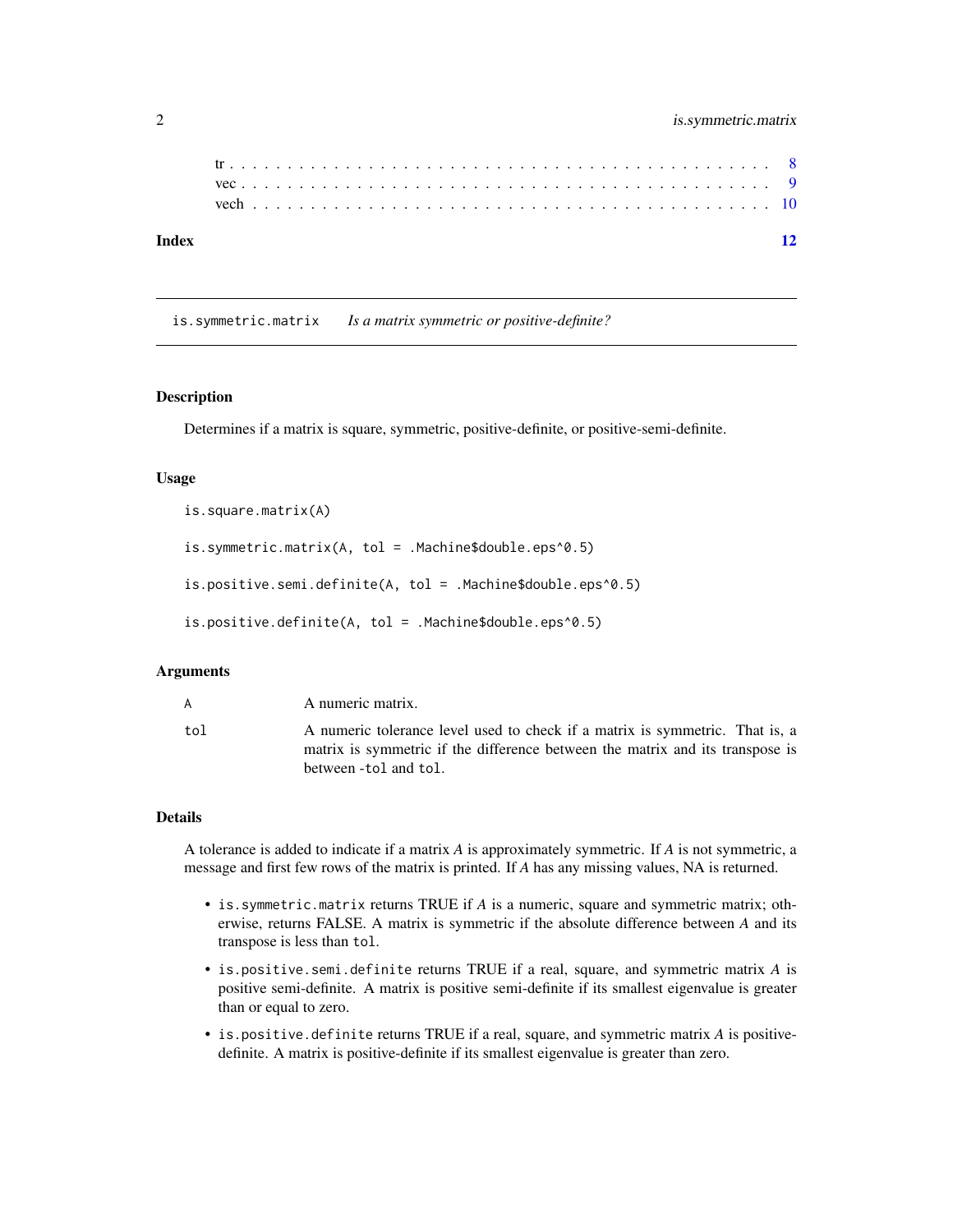#### Note

Functions are adapted from Frederick Novomestky's **matrixcalc** package in order to implement the rmatnorm function. The following changes are made:

- I changed argument x to A to reflect usual matrix notation.
- For is.symmetric, I added a tolerance so that *A* is symmetric even provided small differences between *A* and its transpose. This is useful for rmatnorm function, which was used repeatedly to generate matrixNormal random variates in a Markov chain.
- For is.positive.semi.definite and is.positive.definite, I also saved time by avoiding a for-loop and instead calculating the minimum of eigenvalues.

```
## Example 0: Not square matrix
B \le - matrix(c(1, 2, 3, 4, 5, 6), nrow = 2, byrow = TRUE)
B
is.square.matrix(B)
## Example 1: Not a matrix. should get an error.
df \leq as.data.frame(matrix(c(1, 2, 3, 4, 5, 6), nrow = 2, byrow = TRUE))
df
## Not run:
is.square.matrix(df)
## End(Not run)
## Example 2: Not symmetric & compare against matrixcalc
F \le - matrix(c(1, 2, 3, 4), nrow = 2, byrow = TRUE)
F
is.square.matrix(F)
is.symmetric.matrix(F) # should be FALSE
if (!requireNamespace("matrixcalc", quietly = TRUE)) {
  matrixcalc::is.symmetric.matrix(F)
} else {
  message("you need to install the package matrixcalc to compare this example")
}
## Example 3: Symmetric but negative-definite. The functions are same.
# eigenvalues are 3 -1
G \leq - matrix(c(1, 2, 2, 1), nrow = 2, byrow = TRUE)
G
is.symmetric.matrix(G)
if (!requireNamespace("matrixcalc", quietly = TRUE)) {
  matrixcalc::is.symmetric.matrix(G)
} else {
  message("you need to install the package matrixcalc to compare this example.")
}
isSymmetric.matrix(G)
is.positive.definite(G) # FALSE
is.positive.semi.definite(G) # FALSE
```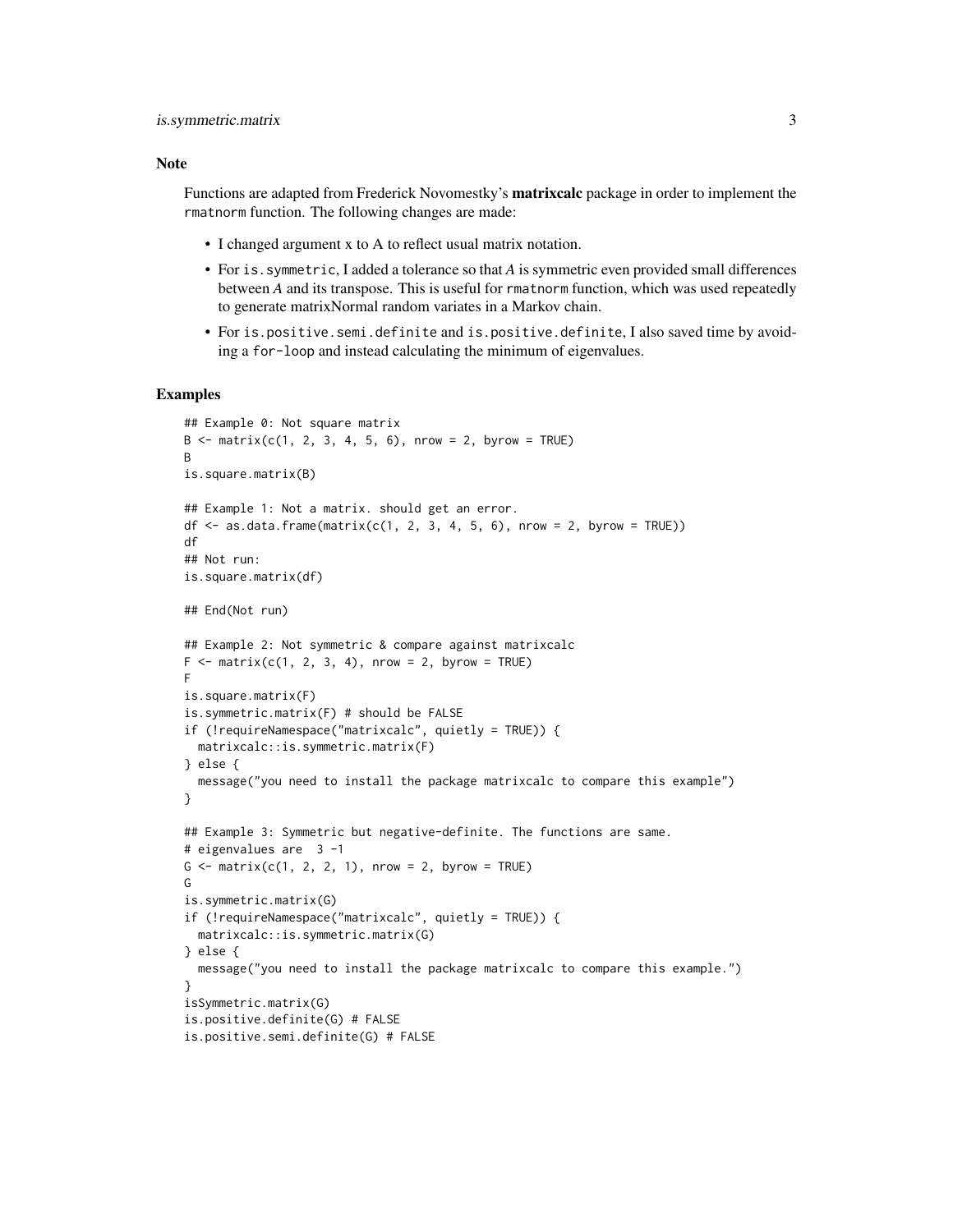```
## Example 3b: A missing value in G
G[1, 1] <- NA
is.symmetric.matrix(G) # NA
is.positive.definite(G) # NA
## Example 4: positive definite matrix
# eigenvalues are 3.4142136 2.0000000 0.585786
Q \leq - matrix(c(2, -1, 0, -1, 2, -1, 0, -1, 2), nrow = 3, byrow = TRUE)
is.symmetric.matrix(Q)
is.positive.definite(Q)
## Example 5: identity matrix is always positive definite
I \leftarrow diag(1, 3)is.square.matrix(I) # TRUE
is.symmetric.matrix(I) # TRUE
is.positive.definite(I) # TRUE
```
matrixNormal\_Distribution *The Matrix Normal Distribution*

#### Description

Computes the density (dmatnorm), calculates the cumulative distribution function (CDF, pmatnorm), and generates 1 random number (rmatnorm) from the matrix normal:

 $A \sim MatNorm_{n,p}(M, U, V)$ 

#### Usage

.

```
dmatnorm(A, M, U, V, tol = .Machine$double.eps^0.5, log = TRUE)
pmatnorm(
 Lower = -Inf,
 Upper = Inf,
 M,
 U,
  V,
  tol = .Machine$double.eps^0.5,
 keepAttr = TRUE,
 algorithm = mvtnorm::GenzBretz(),
  ...
)
```
 $rmatnorm(s = 1, M, U, V, tol = .Machine$double.eps^0.5, method = "chol")$ 

<span id="page-3-0"></span>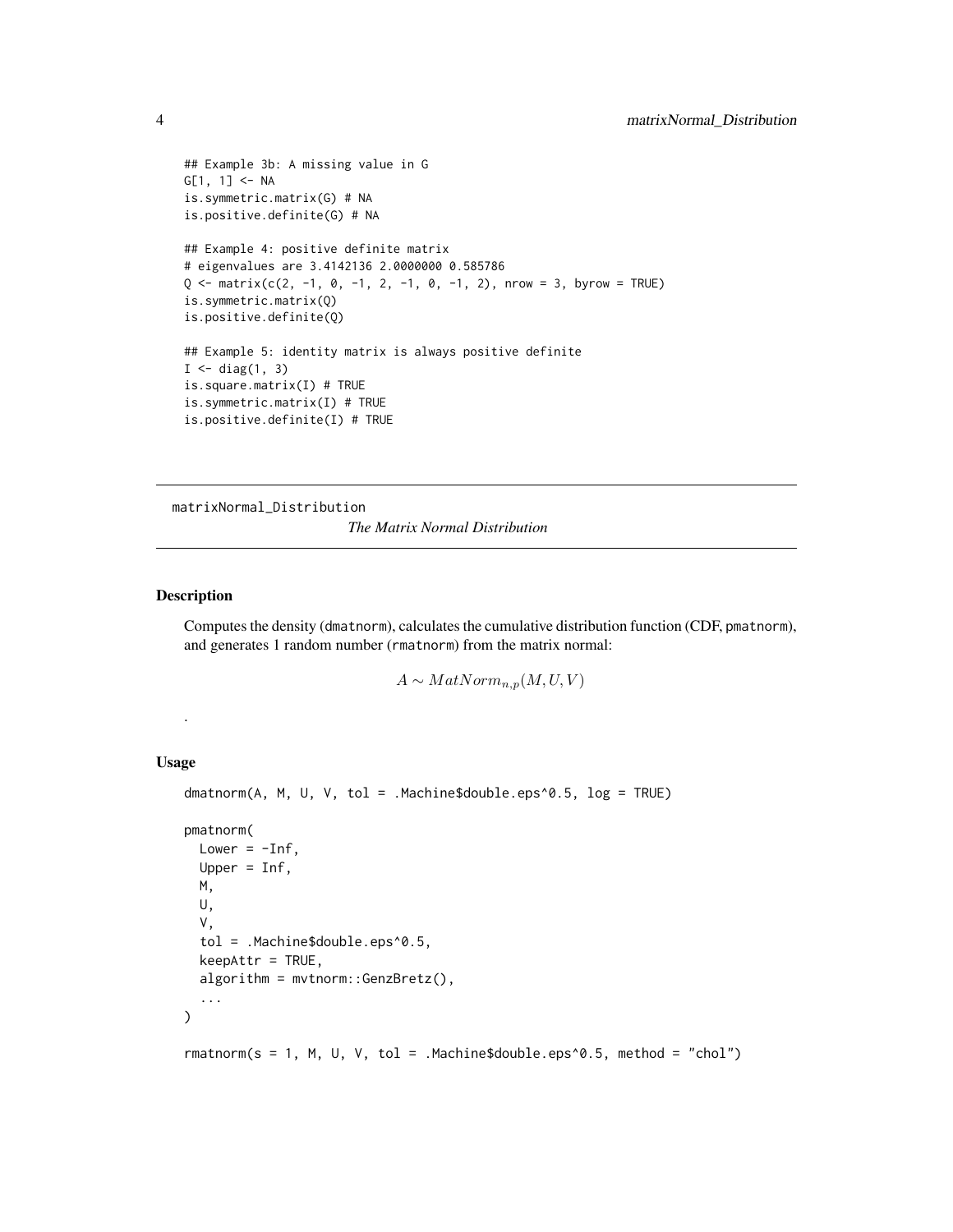#### <span id="page-4-0"></span>Arguments

| A         | The numeric n x p matrix that follows the matrix-normal. Value used to calculate<br>the density.                                                                                                                                                                                                                                                                            |
|-----------|-----------------------------------------------------------------------------------------------------------------------------------------------------------------------------------------------------------------------------------------------------------------------------------------------------------------------------------------------------------------------------|
| M         | The mean n x p matrix that is numeric and real. Must contain non-missing<br>values. Parameter of matrix Normal.                                                                                                                                                                                                                                                             |
| U         | The individual scale n x n real positive-definite matrix (rows). Must contain<br>non-missing values. Parameter of matrix Normal.                                                                                                                                                                                                                                            |
| V         | The parameter scale p x p real positive-definite matrix (columns). Must contain<br>non-missing values. Parameter of matrix Normal.                                                                                                                                                                                                                                          |
| tol       | A numeric tolerance level used to check if a matrix is symmetric. That is, a<br>matrix is symmetric if the difference between the matrix and its transpose is<br>between -tol and tol.                                                                                                                                                                                      |
| log       | Logical; if TRUE, the logarithm of the density is returned.                                                                                                                                                                                                                                                                                                                 |
| Lower     | The n x p matrix of lower limits for CDF.                                                                                                                                                                                                                                                                                                                                   |
| Upper     | The n x p matrix of upper limits for CDF.                                                                                                                                                                                                                                                                                                                                   |
| keepAttr  | logical indicating if attributes such as error and msg should be attached to<br>the return value. The default, TRUE is back compatible.                                                                                                                                                                                                                                     |
| algorithm | an object of class GenzBretz, Miwa or TVPACK specifying both the algorithm to<br>be used as well as the associated hyper parameters.                                                                                                                                                                                                                                        |
| .         | additional parameters (currently given to GenzBretz for backward compatibility<br>issues).                                                                                                                                                                                                                                                                                  |
| s         | The number of observations desired to simulate from the matrix normal. De-<br>faults to 1. Currently has no effect but acts as a placeholder in future releases.                                                                                                                                                                                                            |
| method    | String specifying the matrix decomposition used to determine the matrix root<br>of the Kronecker product of U and V in rmatnorm. Possible methods are eigen-<br>value decomposition ("eigen"), singular value decomposition ("svd"), and Cholesky<br>decomposition ("chol"). The Cholesky (the default) is typically fastest, but not<br>by much though. Passed to rmynorm. |

#### Details

These functions rely heavily on this following property of matrix normal distribution. Let koch() refer to the Kronecker product of a matrix. For a n x p matrix *A*, if

$$
A \sim MatNorm(M, U, V),
$$

then

$$
vec(A) \sim MVN_{np}(M, Sigma = koch(V, U)).
$$

Thus, the probability of Lower < A < Upper in the matrix normal can be found by using the CDF of  $vec(A)$ , which is given by [pmvnorm](#page-0-0) function in **mvtnorm**. See [algorithms](#page-0-0) and pmvnorm for more information.

Also, we can simulate a random matrix *A* from a matrix normal by sampling *vec(A)* from [rmvnorm](#page-0-0) function in mvtnorm. This matrix *A* takes the rownames from *U* and the colnames from *V*.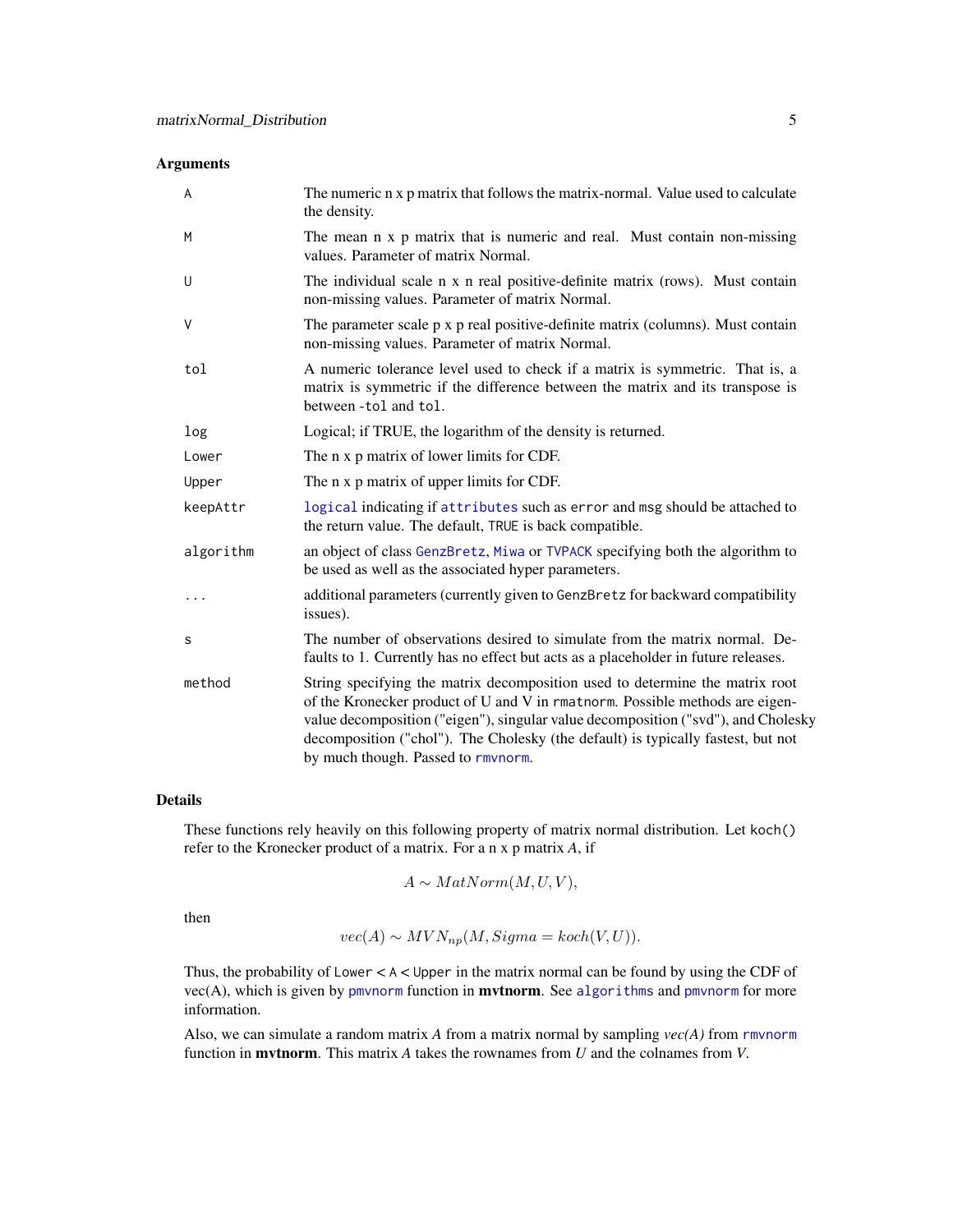#### Calculating Matrix Normal Probabilities

From the mvtnorm package, three algorithms are available for evaluating normal probabilities:

- The default is the randomized Quasi-Monte-Carlo procedure by Genz (1992, 1993) and Genz and Bretz (2002) applicable to arbitrary covariance structures and dimensions up to 1000.
- For smaller dimensions (up to 20) and non-singular covariance matrices, the algorithm by Miwa et al. (2003) can be used as well.
- For two- and three-dimensional problems and semi-infinite integration region, TVPACK implements an interface to the methods described by Genz (2004).

The ... arguments define the hyper-parameters for GenzBertz algorithm:

**maxpts** maximum number of function values as integer. The internal FORTRAN code always uses a minimum number depending on the dimension.Default 25000.

abseps absolute error tolerance.

releps relative error tolerance as double.

#### Note

Ideally, both scale matrices are positive-definite. If they do not appear to be symmetric, the tolerance should be increased. Since symmetry is checked, the 'checkSymmetry' arguments in 'mvtnorm::rmvnorm()' are set to FALSE.

#### References

Pocuca, N., Gallaugher, M.P., Clark, K.M., & McNicholas, P.D. (2019). Assessing and Visualizing Matrix Variate Normality. Methodology. <https://arxiv.org/abs/1910.02859>

Gupta, A. K. and D. K. Nagar (1999). Matrix Variate Distributions. Boca Raton: Chapman & Hall/CRC Press.

```
# Data Used
# if( !requireNamespace("datasets", quietly = TRUE)) { install.packages("datasets")} #part of baseR.
A <- datasets::CO2[1:10, 4:5]
M <- cbind(stats::rnorm(10, 435, 296), stats::rnorm(10, 27, 11))
V \le matrix(c(87, 13, 13, 112), nrow = 2, ncol = 2, byrow = TRUE)
V # Right covariance matrix (2 \times 2), say the covariance between parameters.
U \leftarrow I(10) # Block of left-covariance matrix (84 x 84), say the covariance between subjects.
# PDF
dmatnorm(A, M, U, V)
dmatnorm(A, M, U, V, log = FALSE)
# Generating Probability Lower and Upper Bounds (They're matrices )
Lower \leq matrix(rep(-1, 20), ncol = 2)
Upper \leq matrix(rep(3, 20), ncol = 2)
Lower
Upper
# The probablity that a randomly chosen matrix A is between Lower and Upper
```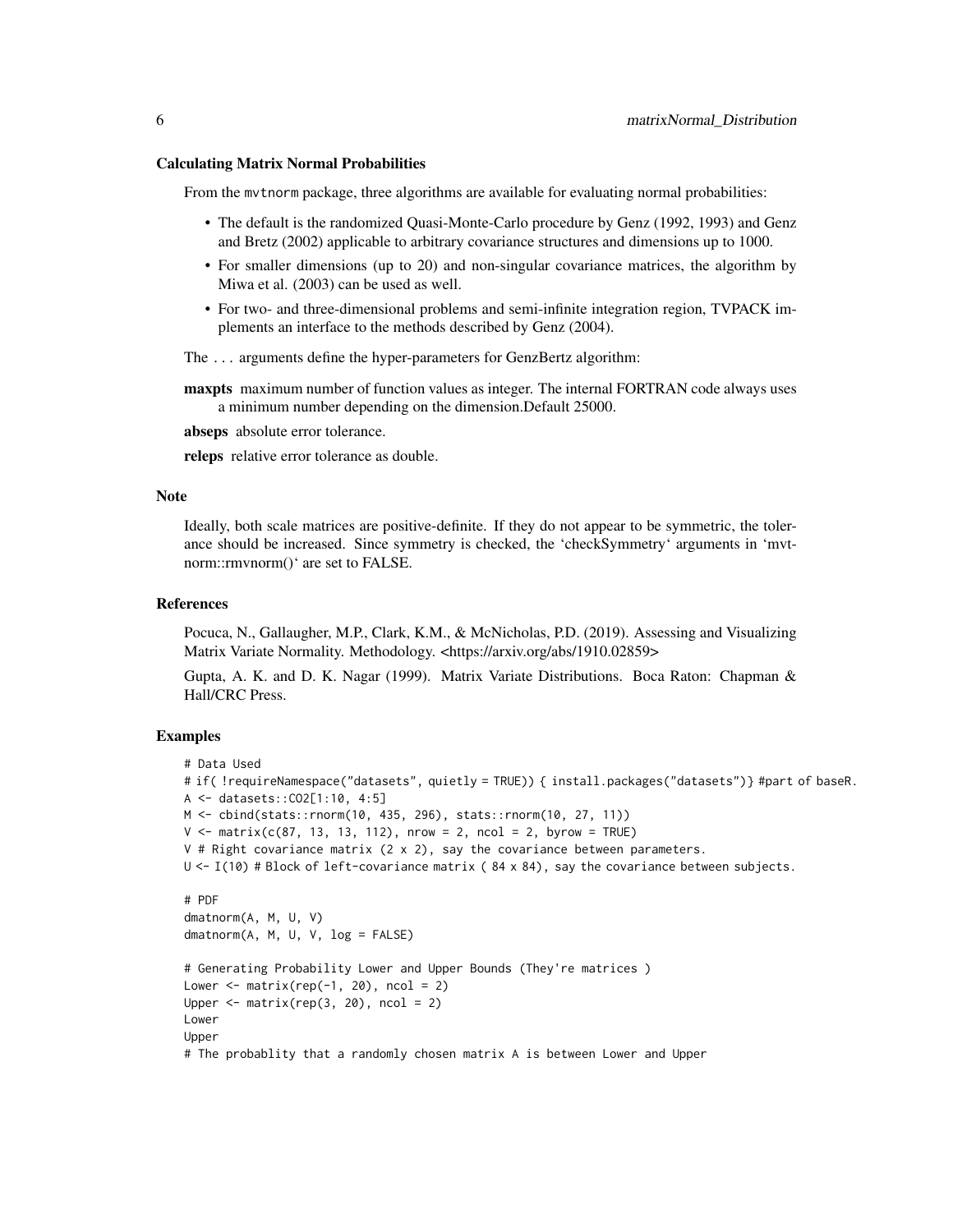#### <span id="page-6-0"></span>special.matrix 7

```
pmatnorm(Lower, Upper, M, U, V)
# CDF
pmatnorm(Lower = -Inf, Upper, M, U, V)
# entire domain = 1
pmatnorm(Lower = -Inf, Upper = Inf, M, U, V)
# Random generation
set.seed(123)
M <- cbind(rnorm(3, 435, 296), rnorm(3, 27, 11))
U \leftarrow diag(1, 3)V \le - matrix(c(10, 5, 5, 3), nrow = 2)
rmatnorm(1, M, U, V)
# M has a different sample size than U; will return an error.
## Not run:
M <- cbind(rnorm(4, 435, 296), rnorm(4, 27, 11))
rmatnorm(M, U, V)
## End(Not run)
```
<span id="page-6-1"></span>special.matrix *Generating Special Matrices*

#### Description

Creates an Identity Matrix *I* and a Matrix of Ones *J*.

- I(): Creates an identity matrix where the number of columns is n. This is a diagonal matrix with all equal to one (1). An identity matrix is usually written as *I*. Names of rows and columns (dimnames) are included.
- J(): Creates a matrix of ones with any number of rows and columns. Names of rows and columns (dimnames) are included.

#### Usage

```
I(n)
```
 $J(n, m = n)$ 

#### Arguments

| n | Number of rows in $I$ or $J$ .                           |
|---|----------------------------------------------------------|
| m | Number of columns in J. Default: Same as number of rows. |

#### See Also

Other matrix:  $tr()$  $tr()$ ,  $vec()$  $vec()$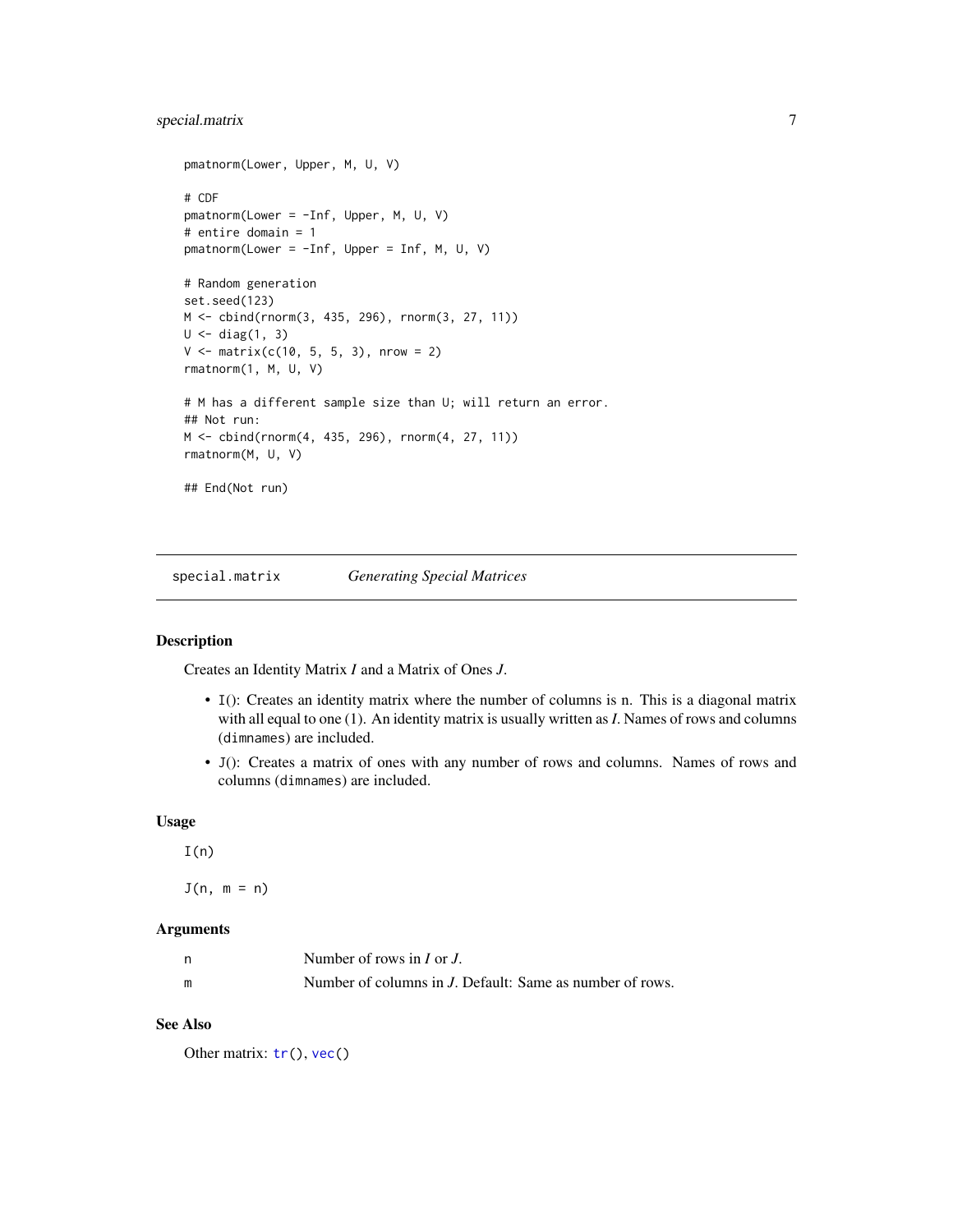#### <span id="page-7-0"></span>Examples

```
# To create an identity matrix of order 12
I(2)# To make a matrix of 6 rows and 10 columns of all ones
J(6, 10)
# To make a matrix of unity, dimensions 6 x 6.
J(6)
```
#### <span id="page-7-1"></span>tr *Matrix Trace*

#### Description

Computes the trace of a square numeric matrix *A*.

#### Usage

tr(A)

#### Arguments

A Square matrix.

#### Note

If the argument is not a square numeric matrix, the function presents an error and terminates.

#### See Also

Other matrix: [special.matrix](#page-6-1), [vec\(](#page-8-1))

```
A \leq matrix(seq(1, 16, 1), nrow = 4, byrow = TRUE)
A
tr(A)
tr(I(3))
```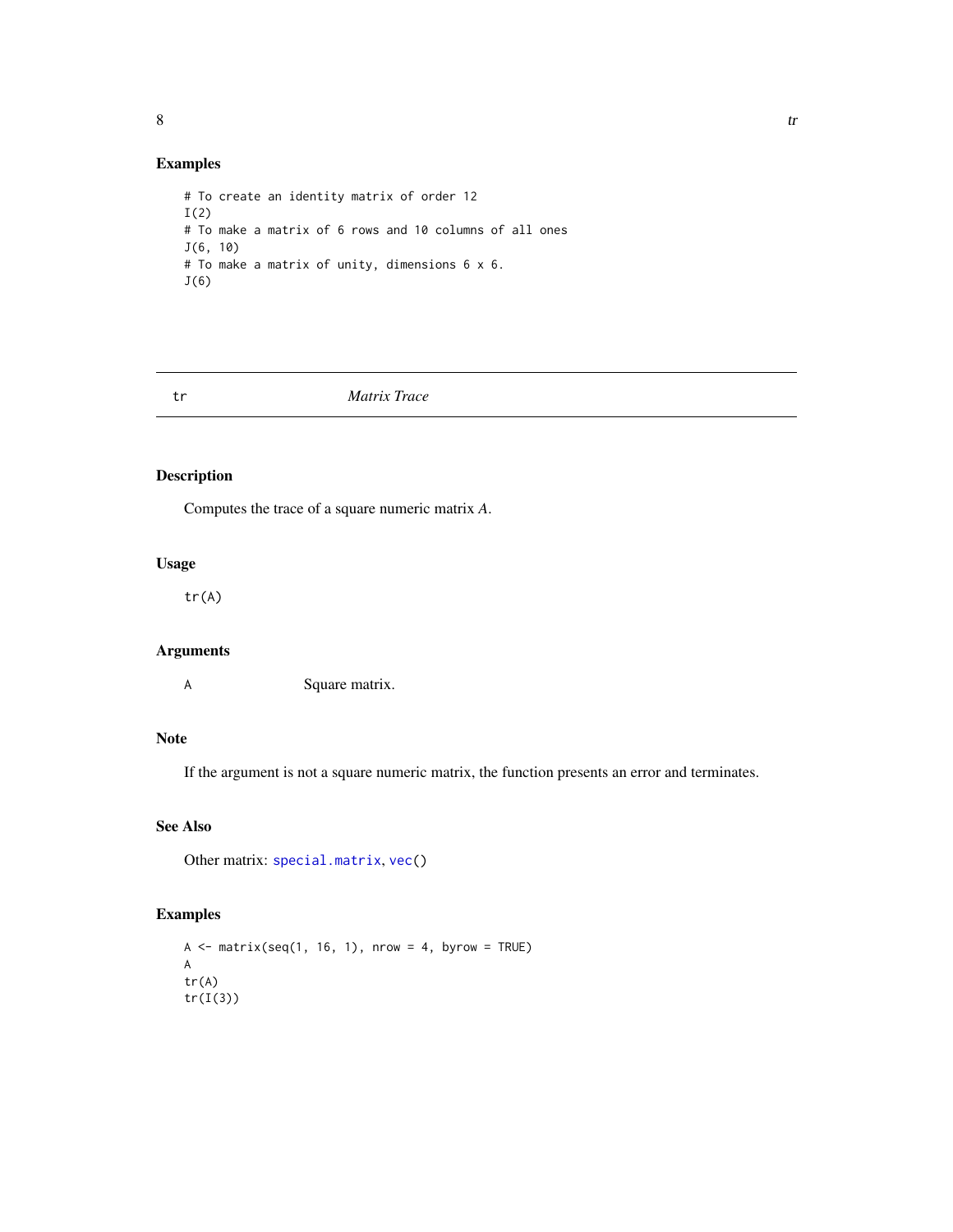<span id="page-8-1"></span><span id="page-8-0"></span>

#### Description

Returns a column vector that stacks the columns of *A*, a m x n matrix.

#### Usage

vec(A, use.Names = TRUE)

#### Arguments

| A         | A matrix with m rows and n columns.                                           |
|-----------|-------------------------------------------------------------------------------|
| use.Names | Logical. If TRUE, the names of A are taken to be names of the stacked matrix. |
|           | Default: TRUE.                                                                |

#### Value

A vector with mn elements.

#### Note

- 1. Unlike other 'vec()' functions on CRAN, matrixNormal versions inherit names from matrices to their vectorized forms.
- 2. vec() was adapted from Frederick Novomestky's matrixcalc. This function is edited so that it can take dimension names and return the matrix as a vector.
- 3. These functions were used as accessories used in matrixNormal functions.

#### References

Magnus, J. R. and H. Neudecker (1999). *Matrix Differential Calculus with Applications in Statistics and Econometrics.* Second Edition, John Wiley, ed.

#### See Also

Other matrix: [special.matrix](#page-6-1), [tr\(](#page-7-1))

```
M \le - matrix(c(4, 5, 6, 7, 8, 9), nrow = 3)
M
# Compare vec from \pkg{matrixcalc} and new function.
matrixcalc::vec(M)
vec(M)
# The names are rownames(M):colnames(M) in that order.
# Very similar to matrixcalc but dimension names are different.
```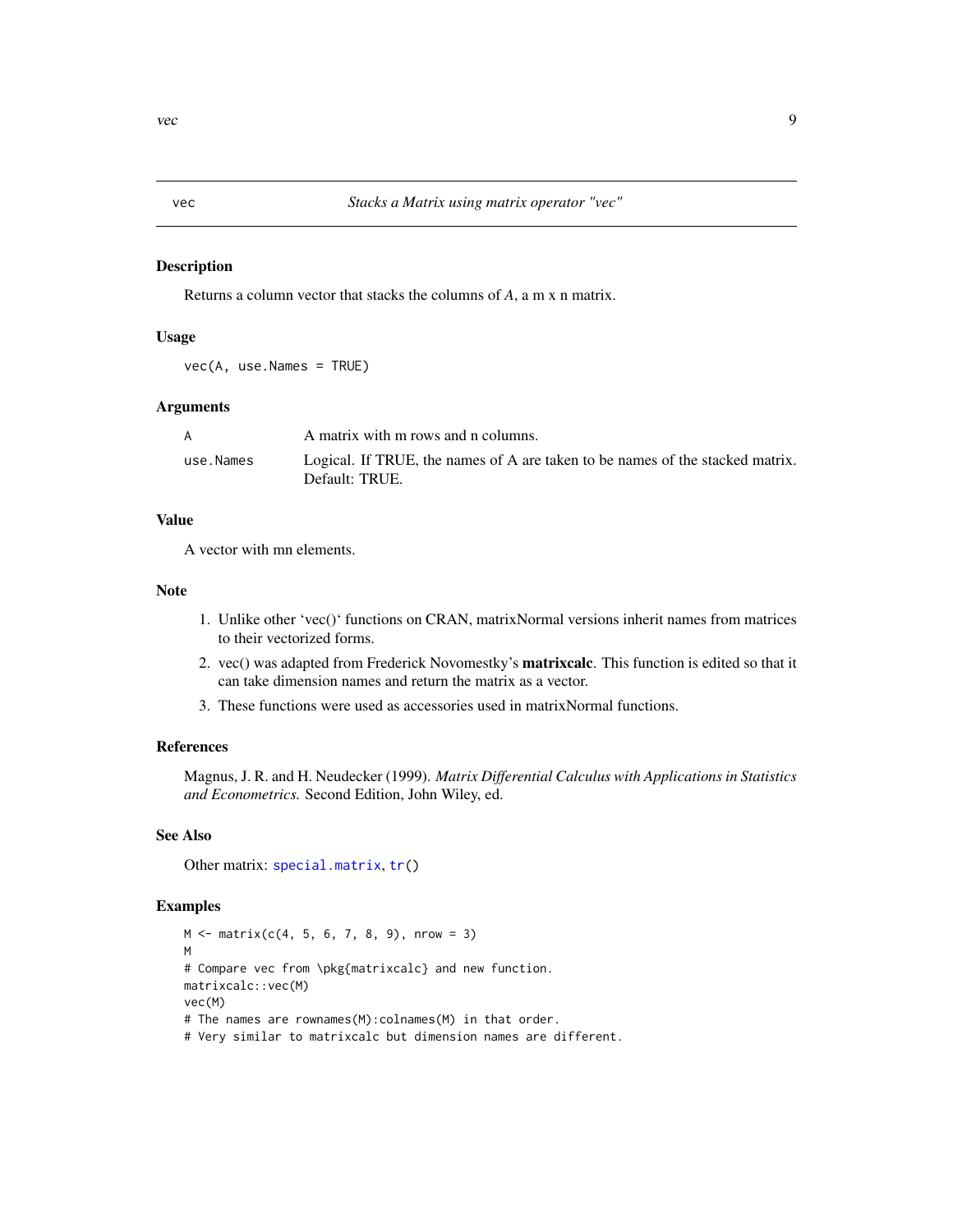#### Description

Stacks elements of the lower triangle of a numeric symmetric matrix *A*.

#### Usage

 $vech(A, use.Names = TRUE, tol = .Machine$double.eps^0.5)$ 

#### Arguments

| $\mathsf{A}$ | A matrix with m rows and n columns.                                                                                                                                                    |
|--------------|----------------------------------------------------------------------------------------------------------------------------------------------------------------------------------------|
| use.Names    | Logical. If TRUE, the names of A are taken to be names of the stacked matrix.<br>Default: TRUE.                                                                                        |
| tol          | A numeric tolerance level used to check if a matrix is symmetric. That is, a<br>matrix is symmetric if the difference between the matrix and its transpose is<br>between -tol and tol. |

#### Details

For a symmetric matrix *A*, the vectorization of *A* contains more information than necessary. The half-vectorization, denoted vech(), of a symmetric square n by n matrix *A* is the vectorization of the lower triangular portion.

#### Value

A vector with  $n(n+1)/2$  elements.

#### Note

Unlike other vech() functions available on CRAN, matrixNormal versions inherit names from matrices to their vectorized forms.

```
x \le - matrix(c(1, 2, 2, 4),
  nrow = 2, byrow = TRUE,
  dimnames = list(1:2, c("Sex", "Smoker"))
\mathcal{L}print(x)
# Example 1
vech(x)
# If you just want the vectorized form
vech(x, use.Names = FALSE)
```
<span id="page-9-0"></span>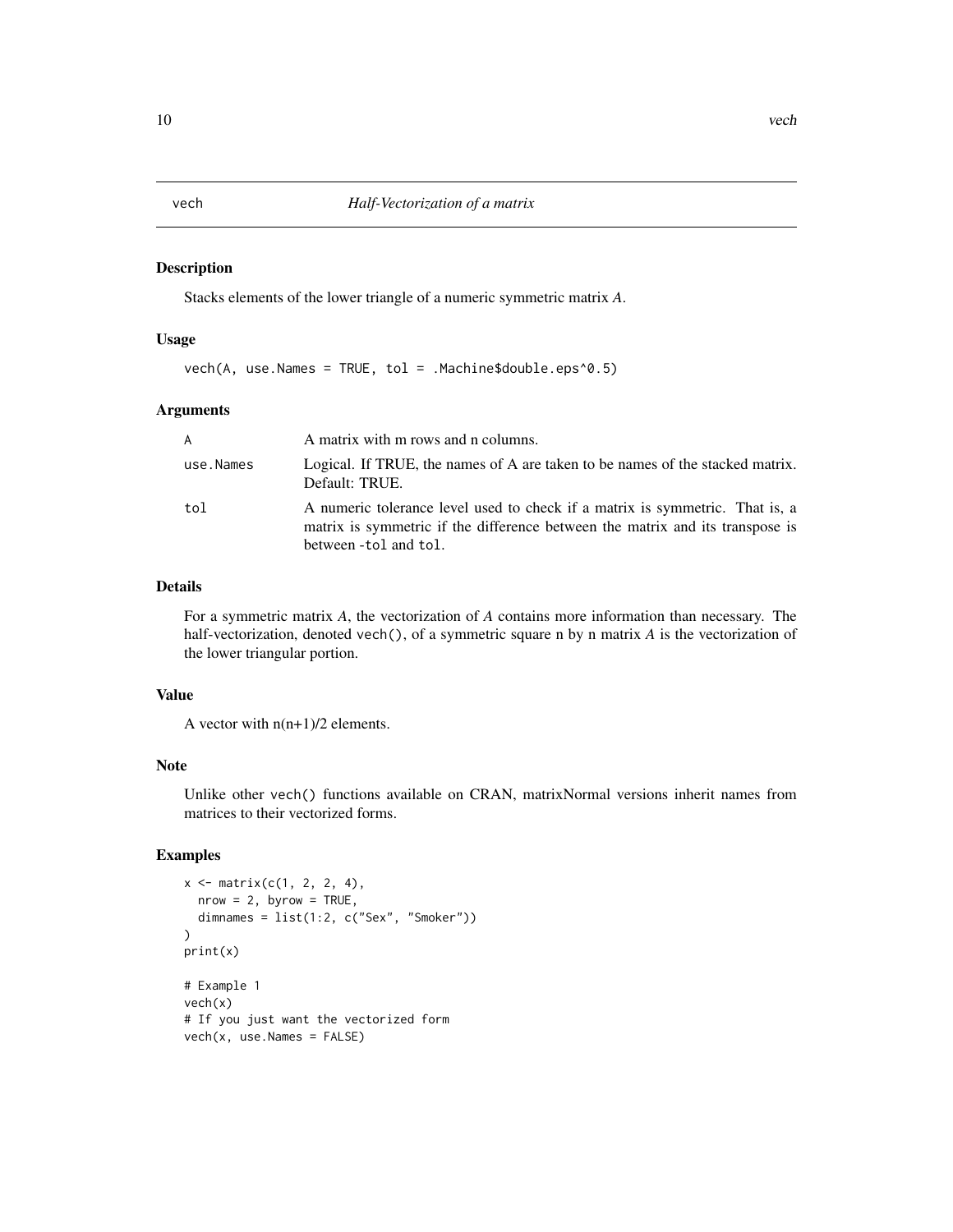vech and the set of the set of the set of the set of the set of the set of the set of the set of the set of the set of the set of the set of the set of the set of the set of the set of the set of the set of the set of the

```
# Example 2: If one has NA's
x[1, 2] <- x[2, 1] <- NA
vech(x)
```